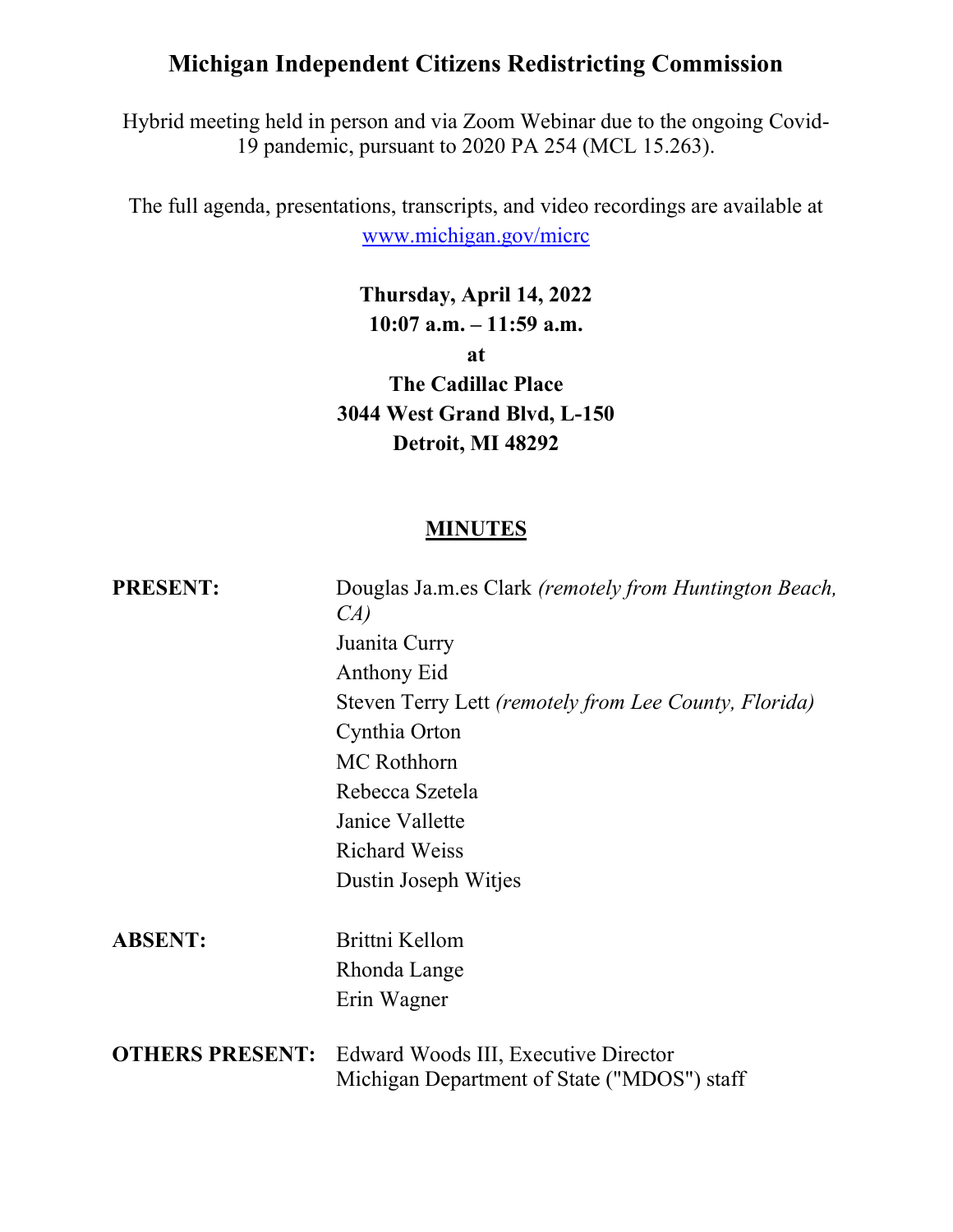## CALL TO ORDER AND WELCOME

Commissioner Rothhorn, the Chairperson, called the meeting of the Michigan Independent Citizens Redistricting Commission (MICRC) to order at 10:07 a.m.

### ROLL CALL

MDOS staff called roll. A quorum was met.

## ADOPTION OF THE AGENDA

MAIN MOTION: Commissioner Rothhorn, Chair, called for a motion to approve the agenda. Moved by Commissioner Witjes. Supported by Commissioner Orton. Commissioner Rothhorn, Chair, held a vote by show of hands. MOTION APPROVED.

### PUBLIC COMMENT PERTAINING TO AGENDA TOPICS

Commissioner Rothhorn, Chair, put the motion "to begin the public comment pertaining to agenda topics portion of the agenda," which was adopted. Three individuals provided remote public comment: Ja.m.es Gallant, David Allen, and Anthony Scannell.

A complete inventory of live and written public comments is available at www.michigan.gov/micrc.

### UNFINISHED BUSINESS

#### NEW BUSINESS

a. Commission Recognition. The Commission gave recognition to organizations and individuals for assisting the Commission.

RECESS At 10:57 a.m., Commissioner Witjes, Vice-Chair, put the motion "to recess until 11:10 a.m.," which was adopted.

CALL TO ORDER Commissioner Witjes, Vice-Chair, called the meeting of the Michigan Independent Citizens Redistricting Commission back to order at 11:14 a.m.

ROLL CALL MDOS staff called roll. A quorum was met.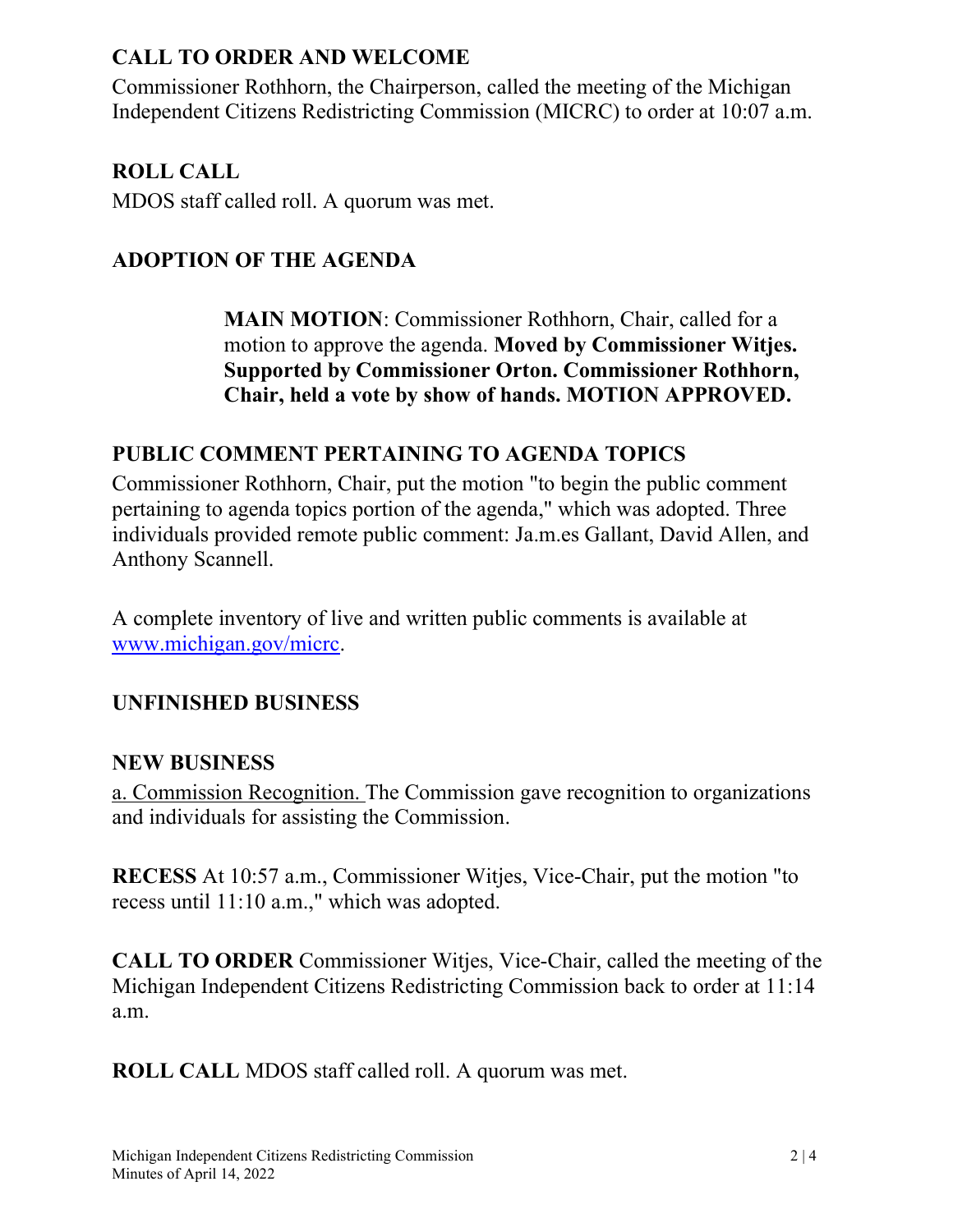| <b>PRESENT:</b> | Douglas Ja.m.es Clark (remotely from Huntington Beach,<br>CA) |
|-----------------|---------------------------------------------------------------|
|                 | Juanita Curry                                                 |
|                 | Anthony Eid                                                   |
|                 | Steven Terry Lett (remotely from Lee County, Florida)         |
|                 | Cynthia Orton                                                 |
|                 | <b>MC</b> Rothhorn                                            |
|                 | Rebecca Szetela                                               |
|                 | Janice Vallette                                               |
|                 | <b>Richard Weiss</b>                                          |
|                 | Dustin Joseph Witjes                                          |
| <b>ABSENT:</b>  | Brittni Kellom                                                |
|                 | Rhonda Lange                                                  |
|                 | Erin Wagner                                                   |
|                 |                                                               |

b. Release responses to all Public Records requests. The Commission discussed releasing public records requests.

> MOTION: Publicly post documents produced in response to FOIA requests, including those given to Commissioner Erin Wagner's lawyers, to the Commission's website. Moved by Commissioner Szetela. Supported by Commissioner Rothhorn. Commissioner Witjes, the Vice-Chair, held a vote by show of hands. MOTION APPROVED.

Voting no: Commissioners Clark, Eid, Orton, and Vallette

MOTION: Amend the rules of procedure to mandate posting the public records request to the Commission's website. Moved by Commissioner Szetela. Supported by Commissioner Vallette. Commissioner Witjes, the Vice-Chair, held a vote by show of hands. MOTION APPROVED.

Voting No: Commissioner Clark

c. Request an audit from the Office of Auditor General. The Commission discussed requesting an audit.

> MOTION: To adopt resolution 222.03.14 to request an audit from the Auditor General for October 1, 2020, through March 31, 2022.